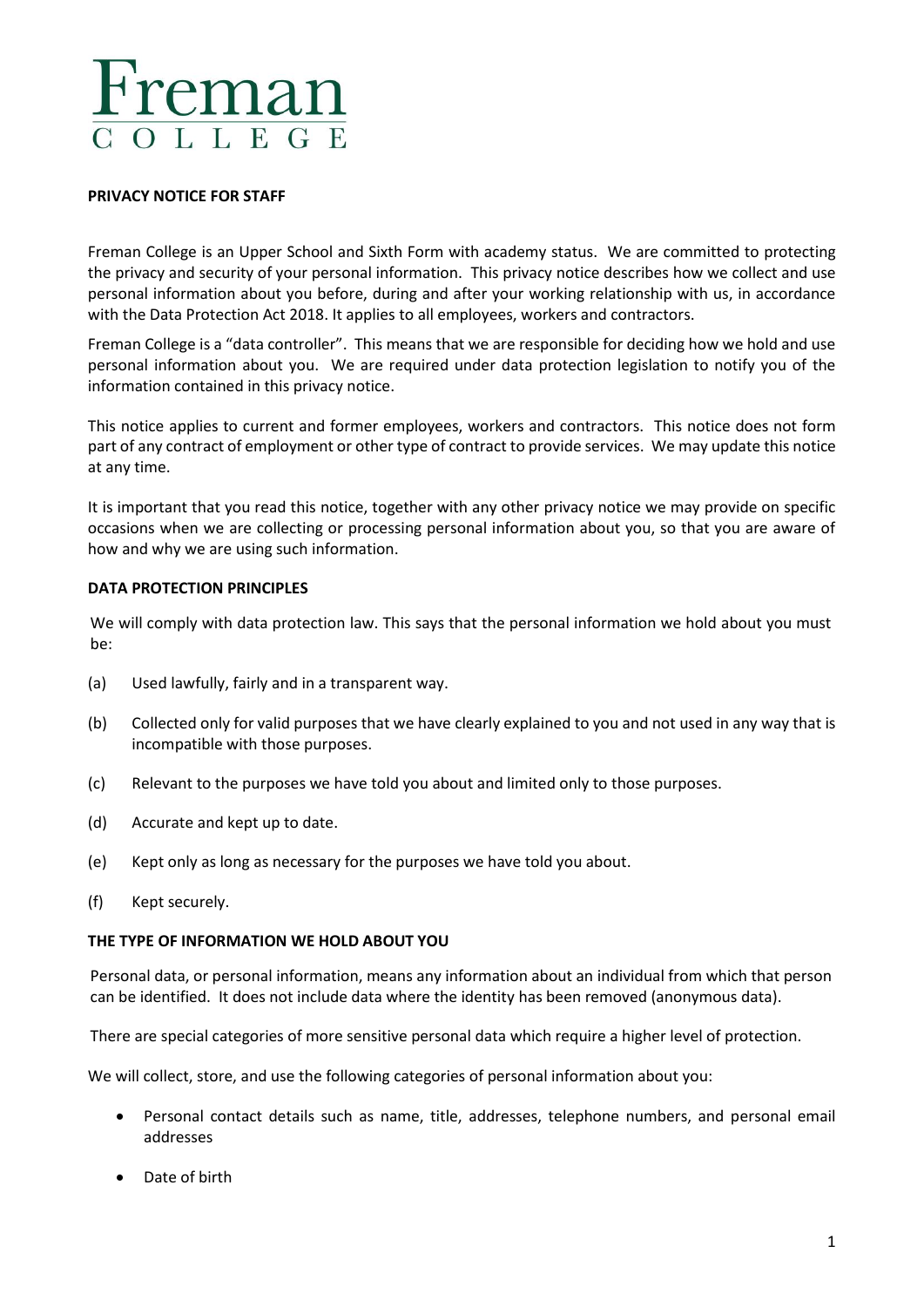- Gender
- Marital status and dependants
- Next of kin and emergency contact information
- National Insurance number
- Bank account details, payroll records and tax status information
- Salary, annual leave, pension and benefits information
- Teacher Reference Number
- Start date
- Location of employment or workplace
- Copy of driving licence
- Recruitment information (including copies of pre-vetting recruitment and identity checks (including, where appropriate, information about your employment history, Standard or Enhanced Disclosure and Barring Service Checks, Barred Lists Checks, prohibition checks, section 128 checks and disqualification checks, for example under the Childcare (Disqualification) Regulations 2009 and any further checks that are required if you have lived or worked outside the UK), your nationality and right to work documentation, references and other information included in a CV, application form or cover letter or as part of the application process)
- Employment records (including job titles, work history, working hours, training records and professional memberships)
- Compensation history
- Performance information
- Disciplinary and grievance information, including warnings issued to you
- CCTV footage and other information obtained through electronic means such as swipecard records
- Information about your use of our information and communications systems
- Photographs

We may also collect, store and use the following "special categories" of more sensitive personal information:

- Information about your race or ethnicity, religious beliefs, sexual orientation and political opinions
- Trade union membership
- Information about your health, including any medical condition, health and sickness records
- Biometric data
- Information about your criminal record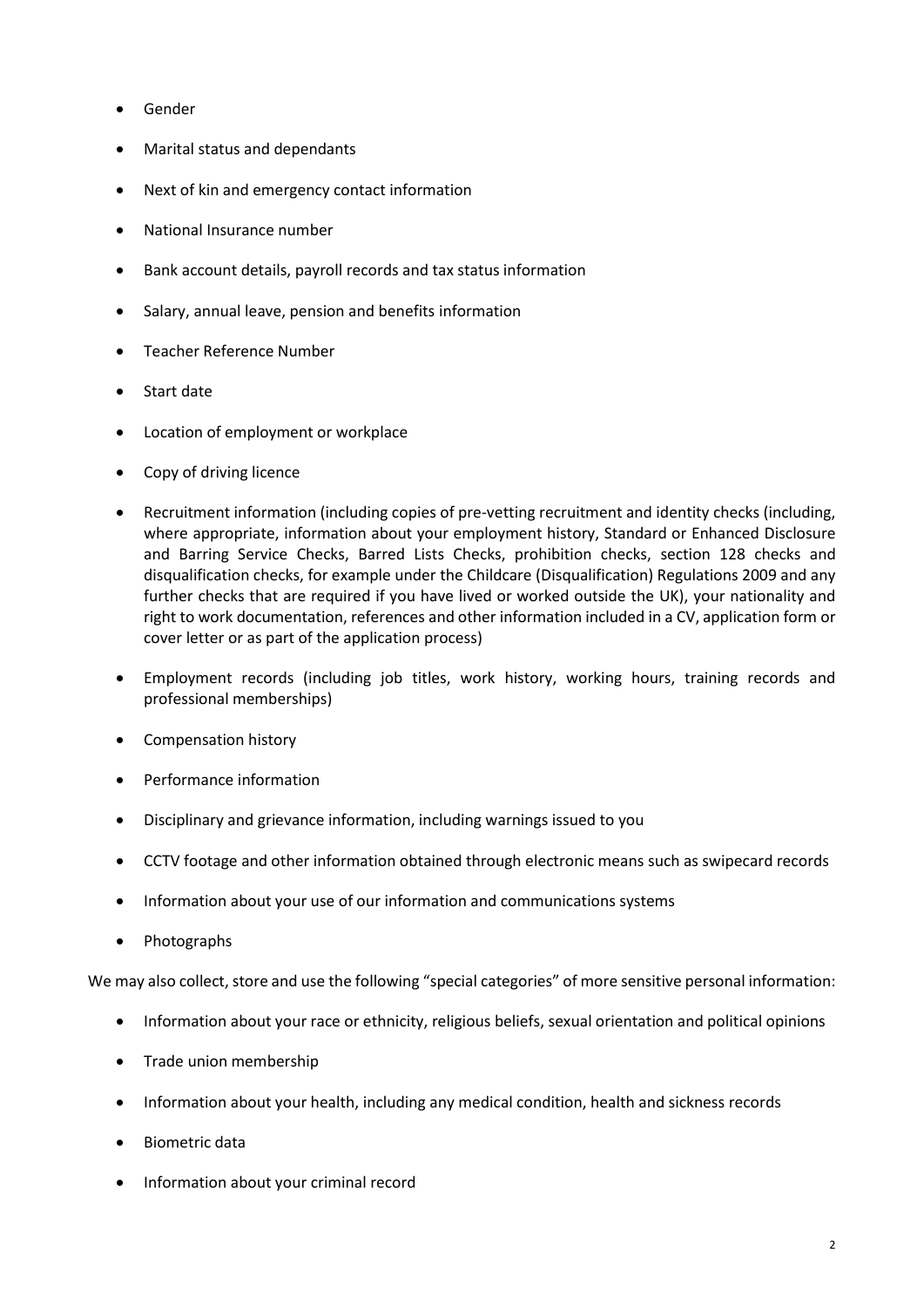# **HOW IS YOUR PERSONAL INFORMATION COLLECTED?**

We collect personal information about employees, workers and contactors through the application and recruitment process, either directly from candidates or sometimes from an employment agency or background check provider. We may sometimes collect additional information from third parties including former employers, the Local Authority or other background check agencies such as the Occupational Health department and DfE.

We will also collect additional personal information in the course of job-related activities throughout the period of you working for us.

### **HOW WE WILL USE INFORMATION ABOUT YOU**

We will only use your personal information when the law allows us to. Most commonly, we will use your personal information in the following circumstances:

- (a) Where we need to perform the contract we have entered into with you.
- (b) Where we need to comply with a legal obligation.

We may also use your personal information in the following situations:

- (c) Where we need to protect your interests (or someone else's interests).
- (d) Where it is needed in the public interest or for official purposes.

#### **Situations in which we will use your personal information**

We need all the categories of information in the list above primarily to allow us to perform our contract with you, to enable us to comply with legal obligations and/or where it is needed in the public interest or for official purposes. The situations in which we will process your personal information are listed below.

- Making a decision about your recruitment or appointment
- Determining the terms on which you work for us
- Checking you are legally entitled to work in the UK
- Checking the award of Qualified Teacher Status, completion of teacher induction and prohibitions, sanctions and restrictions that might prevent the individual from taking part in certain activities or working in specific positions [via the Teacher Services Online platform]
- To maintain our single central record and to comply with our general safeguarding obligations
- To provide information on our website about our employees
- Where appropriate, to disclose certain information in the Academy's accounts in accordance with the Accounts direction
- Paying you and, if you are an employee, deducting tax and National Insurance contributions
- Providing the following benefits to you: Childcare Vouchers, Cycle to Work and Tech Schemes
- Liaising with your pension provider
- Administering the contract we have entered into with you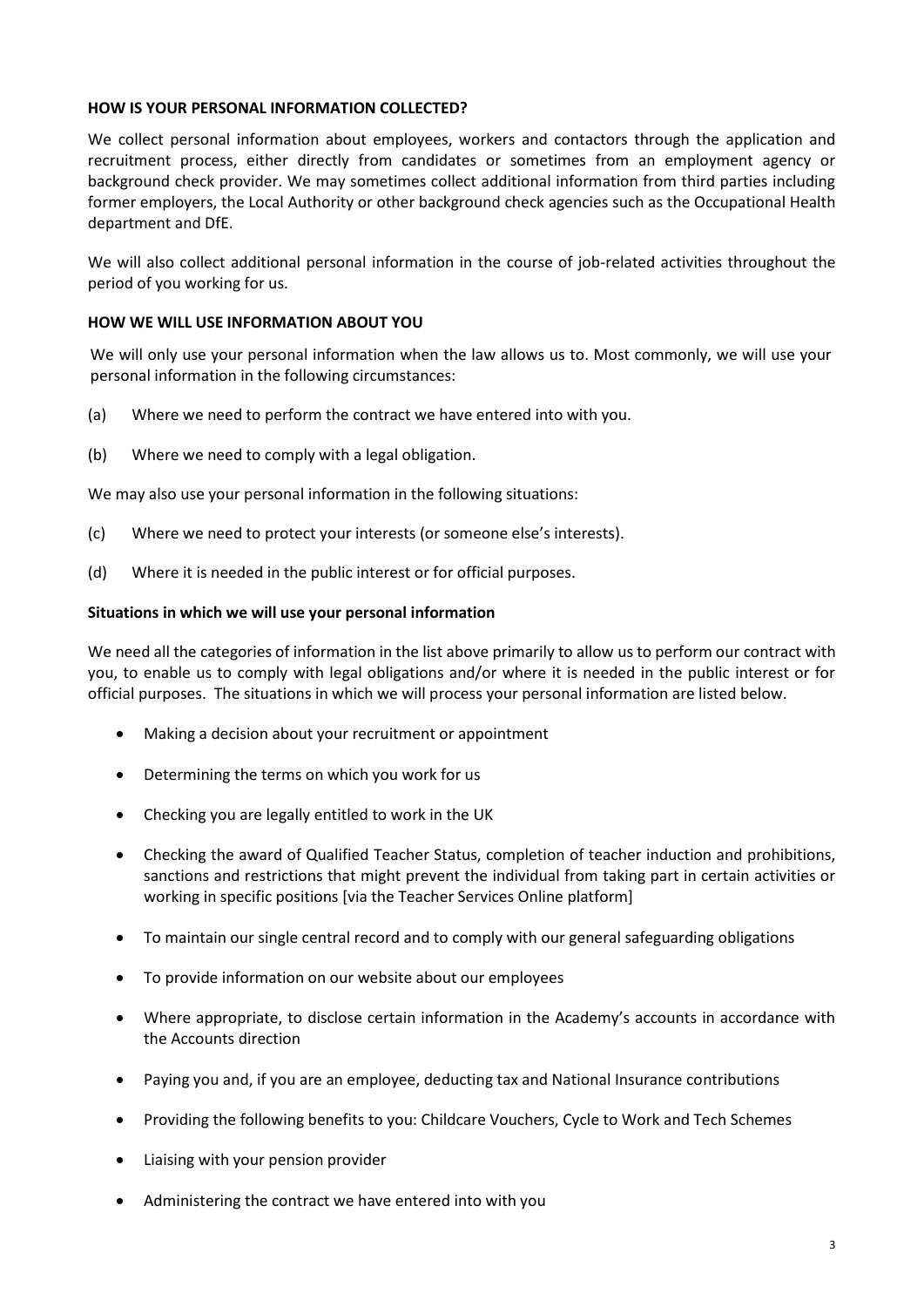- Business management and planning, including accounting and auditing
- Conducting performance reviews, managing performance and determining performance requirements
- Making decisions about salary reviews and compensation
- Assessing qualifications for a particular job or task, including decisions about promotions
- Gathering evidence for possible grievance or disciplinary hearings
- Responding to complaints or investigations from stakeholders or our regulators
- Making decisions about your continued employment or engagement
- Making arrangements for the termination of our working relationship
- Providing references to prospective employers
- Education, training and development requirements
- Dealing with legal disputes involving you, or other employees, workers and contractors, including accidents at work
- Ascertaining your fitness to work
- Managing sickness absence
- Complying with health and safety obligations
- To prevent fraud
- To monitor your use of our information and communication systems to ensure compliance with our IT policies
- To ensure network and information security, including preventing unauthorised access to our computer and electronic communications systems and preventing malicious software distribution
- To conduct data analytics studies to review and better understand employee retention and attrition rates
- In connection with the Transfer of Undertaking (Protection of Employment) Regulations 2006, for example, if a service is outsourced or in connection with an academy conversion.
- To maintain and promote equality in the workplace
- To receive advice from external advisors and consultants
- In appropriate circumstances to liaise with regulatory bodies, such as the NCTL, the Department for Education, the DBS and the Local Authority about your suitability to work in a school or in connection with other regulatory matters

Some of the above grounds for processing will overlap and there may be several grounds which justify our use of your personal information.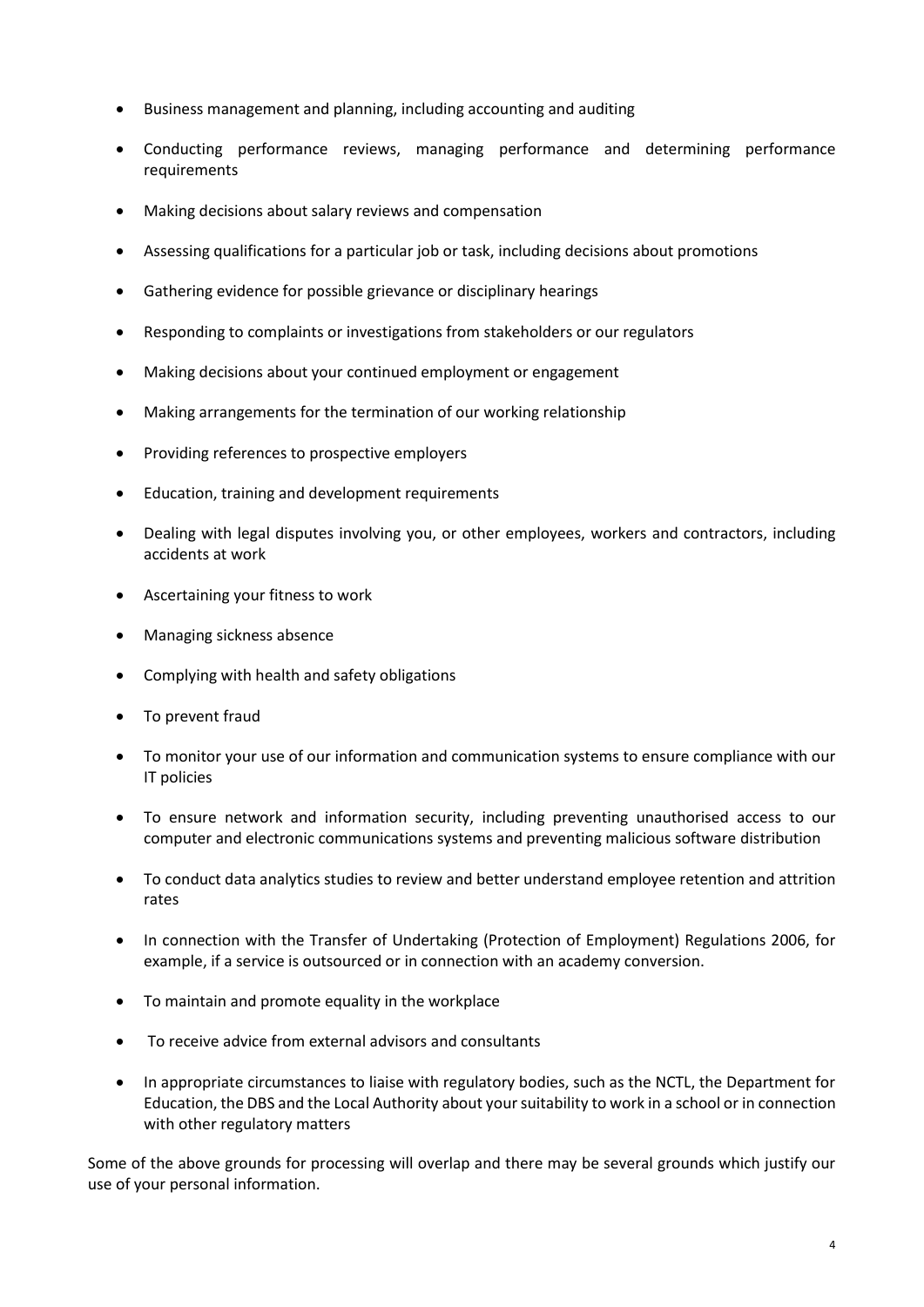In addition, Freman College also uses CCTV cameras around the school site for security purposes and for the protection of staff and pupils. CCTV footage may be referred to during the course of disciplinary procedures (for staff or pupils) or investigate other issues. CCTV footage involving staff will only be processed to the extent that it is lawful to do so. Please see our CCTV policy for more details.

# **If you fail to provide personal information**

If you fail to provide certain information when requested, we may not be able to perform the contract we have entered into with you (such as paying you or providing a benefit), or we may be prevented from complying with our legal obligations (such as to ensure the health and safety of our workers) or we may be unable to discharge our obligations which may be in the public interest or for official purposes.

# **Change of purpose**

We will only use your personal information for the purposes for which we collected it, unless we reasonably consider that we need to use it for another reason and that reason is compatible with the original purpose. If we need to use your personal information for an unrelated purpose, we will notify you and we will explain the legal basis which allows us to do so.

Please note that we may process your personal information without your knowledge or consent, in compliance with the above rules, where this is required or permitted by law.

# **HOW WE USE PARTICULARLY SENSITIVE PERSONAL INFORMATION**

Special categories of particularly sensitive personal information require us to ensure higher levels of data protection. We need to have further justification for collecting, storing and using this type of personal information. We may process special categories of personal information in the following circumstances:

- (e) In limited circumstances, with your explicit written consent.
- (f) Where we need to carry out our legal obligations and in line with our data protection policy
- (g) Where it is needed in the public interest, such as for equal opportunities monitoring [or in relation to our occupational pension scheme], and in line with our data protection policy.
- (h) Where it is needed to assess your working capacity on health grounds, subject to appropriate confidentiality safeguards.

Less commonly, we may process this type of information where it is needed in relation to legal claims or where it is needed to protect your interests (or someone else's interests) and you are not capable of giving your consent, or where you have already made the information public. [We may also process such information about members or former members in the course of legitimate business activities with the appropriate safeguards.]

## **Our obligations as an employer**

We will use your particularly sensitive personal information in the following ways:

- We will use information relating to leaves of absence including the reasons for the leave, which may include sickness absence or family-related leave, sabbaticals, to comply with employment and other laws.
- We will use information about your physical or mental health, or disability status, to ensure your health and safety in the workplace and to assess your fitness to work, to provide appropriate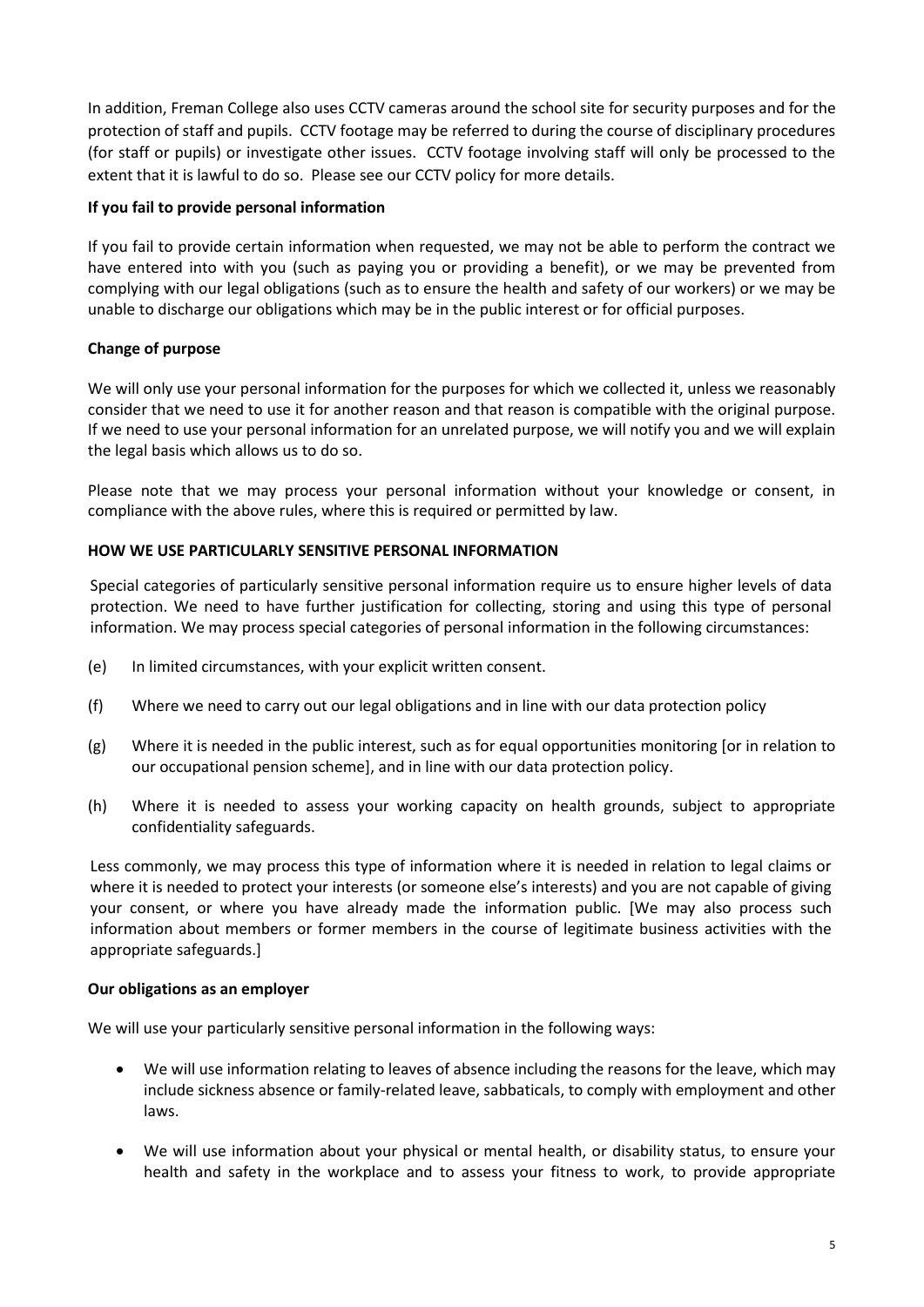workplace adjustments, to comply with the Equality Act 2010, to monitor and manage sickness absence and to administer benefits.

• We will use information about your race or national or ethnic origin, religious, philosophical or moral beliefs, or your sexual life or sexual orientation, to ensure meaningful equal opportunity monitoring and reporting.

# **Do we need your consent?**

We do not need your consent if we use your particularly sensitive information in accordance with our written policy where processing is necessary:

- to carry out our legal obligations or exercise specific rights in the field of employment law;
- for the establishment, exercise or defence of legal claims or whenever courts are acting in their judicial capacity;
- for reasons of substantial public interest, on the basis of Union or Member State law which shall be proportionate to the aim pursued, respect the essence of the right to data protection and we provide for suitable and specific measures to safeguard the fundamental rights and the interests of the data subject.

In other circumstances, we may approach you for your written consent to allow us to process certain particularly sensitive data. If we do so, we will provide you with full details of the information that we would like and the reason we need it, so that you can carefully consider whether you wish to consent. You should be aware that it is not a condition of your contract of employment with us that you agree to any request for consent from us.

# **INFORMATION ABOUT CRIMINAL CONVICTIONS**

We may only use information relating to criminal convictions where the law allows us to do so. This will usually be where such processing is necessary to carry out our obligations and provided we do so in line with our data protection policy.

Less commonly, we may use information relating to criminal convictions where it is necessary in relation to legal claims, where it is necessary to protect your interests (or someone else's interests) and you are not capable of giving your consent, or where you have already made the information public.

We envisage that we will hold information about criminal convictions, for example, if information about criminal convictions comes to light as a result of our recruitment and Disclosure and Barring Service checks, or if information about criminal convictions comes to light during your employment with us.

We will only collect information about criminal convictions if it is appropriate given the nature of the role and where we are legally able to do so. Where appropriate, we will collect information about criminal convictions as part of the recruitment process or we may be notified of such information directly by you in the course of you working for us. We will use information about criminal convictions and offences in the following ways:

- To complete enhanced DBS checks
- To complete a risk assessment

We are allowed to use your particularly sensitive personal information in this way to carry out our obligations to safeguard students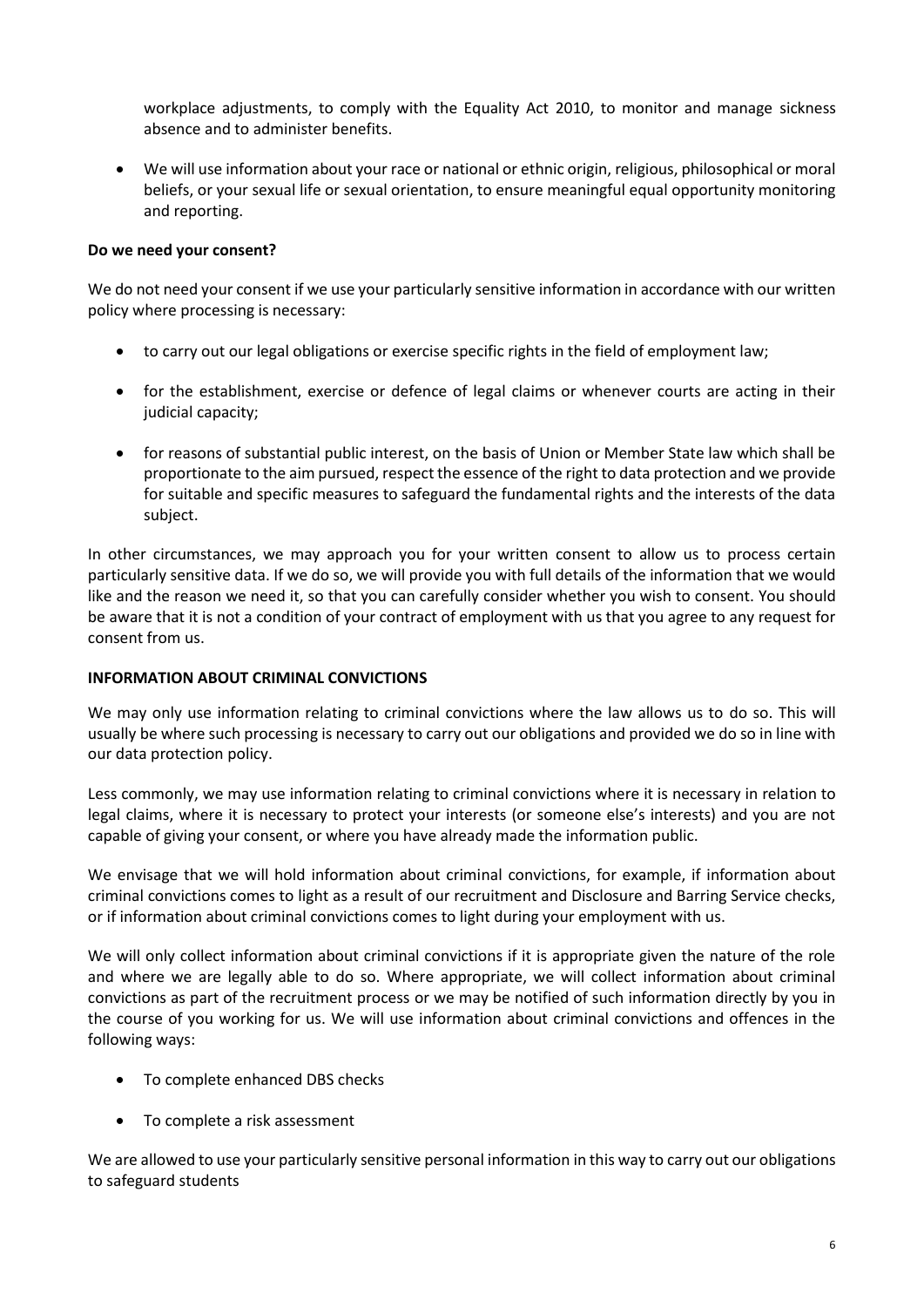## **AUTOMATED DECISION-MAKING**

Automated decision-making takes place when an electronic system uses personal information to make a decision without human intervention. We are allowed to use automated decision-making in the following circumstances:

- (i) Where we have notified you of the decision and given you 21 days to request a reconsideration.
- (j) Where it is necessary to meet our obligations under your employment contract and ensure that appropriate measures are in place to safeguard your rights.
- (k) In limited circumstances, with your explicit written consent and where appropriate measures are in place to safeguard your rights.

If we make an automated decision on the basis of any particularly sensitive personal information, we must have either your explicit written consent or it must be justified in the public interest, and we must also put in place appropriate measures to safeguard your rights.

You will not be subject to decisions that will have a significant impact on you based solely on automated decision-making, unless we have a lawful basis for doing so and we have notified you.

We do not envisage that any decisions will be taken about you using automated means, however we will notify you in writing if this position changes.

# **DATA SHARING**

We may have to share your data with third parties, including third-party service providers and other organisation.

In particular, we may share your data with organisations including, but not limited to, the following:

- the Local Authority
- the Department for Education
- the Education & Skills Funding Agency
- the Disclosure and Barring Service
- the Teaching Regulation Agency
- the Teachers' Pension Service
- the Local Government Pension Scheme which is administered by Local Pensions Partnership (LLP)
- our external HR provider, Herts for Learning Ltd
- our external payroll provider, SGW Payroll Ltd
- our IT Provider, Burconix
- HMRC
- the Police or other law enforcement agencies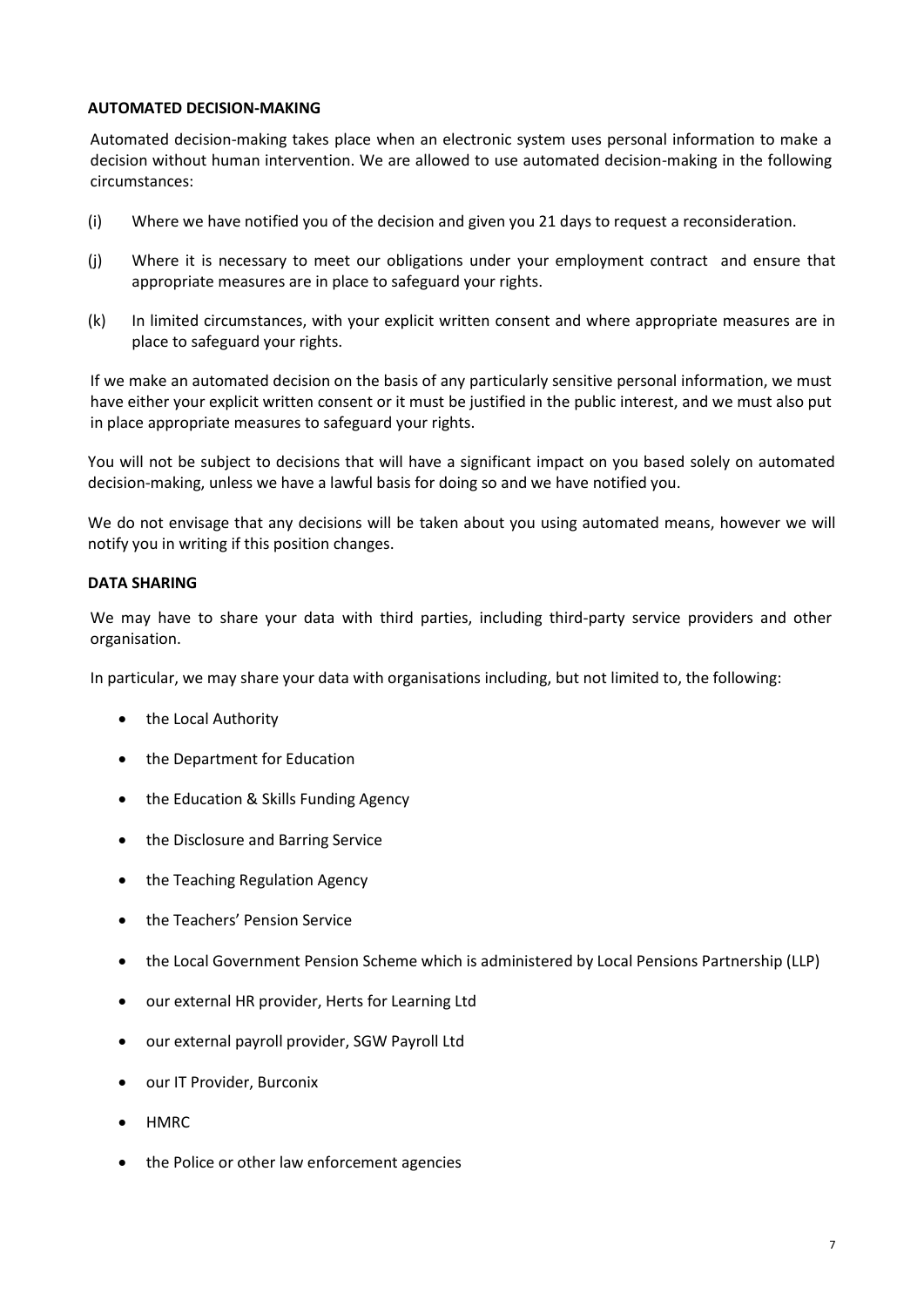- our legal advisors
- insurance providers / the Risk Protection Arrangement

We require third parties to respect the security of your data and to treat it in accordance with the law. Some of the organisations referred to above are joint data controllers. This means we are all responsible to you for how we process your data.

We may transfer your personal information outside the EU. If we do, you can expect a similar degree of protection in respect of your personal information.

# **Why might we share your personal information with third parties?**

We will share your personal information with third parties where required by law, where it is necessary to administer the working relationship with you, where it is needed in the public interest or for official purposes, or where we have your consent.

# **Which third-party service providers process your personal information?**

"Third parties" includes third-party service providers (including contractors and designated agents). The following activities are carried out by third-party service providers: payroll, pension administration, benefits provision and administration, IT services

# **Department for Education**

We share personal data with the Department for Education (DfE) on a statutory basis. This data sharing underpins workforce policy monitoring, evaluation, and links to school funding / expenditure and the assessment educational attainment.

We are required to share information about our pupils with the Department for Education (DfE) under regulation 7 of the Education (Supply of Information about the School Workforce) (England) Regulations 2007 as amended.

# **DfE data collection requirements**

The following is information provided by the DfE concerning the reason it collects data about school employees:

- The DfE collects and processes personal data relating to those employed by schools (including Multi Academy Trusts) and local authorities that work in state funded schools (including all maintained schools, all academies and free schools and all special schools including Pupil Referral Units and Alternative Provision). All state funded schools are required to make a census submission because it is a statutory return under sections 113 and 114 of the Education Act 2005
- To find out more about the data collection requirements placed on us by the DfE including the data that we share with them, go to [https://www.gov.uk/education/data-collection-and-censuses-for](https://www.gov.uk/education/data-collection-and-censuses-for-schools)[schools.](https://www.gov.uk/education/data-collection-and-censuses-for-schools)

The DfE may share information about school employees with third parties who promote the education or well-being of children or the effective deployment of school staff by:

- conducting research or analysis;
- producing statistics; and / or
- providing information, advice or guidance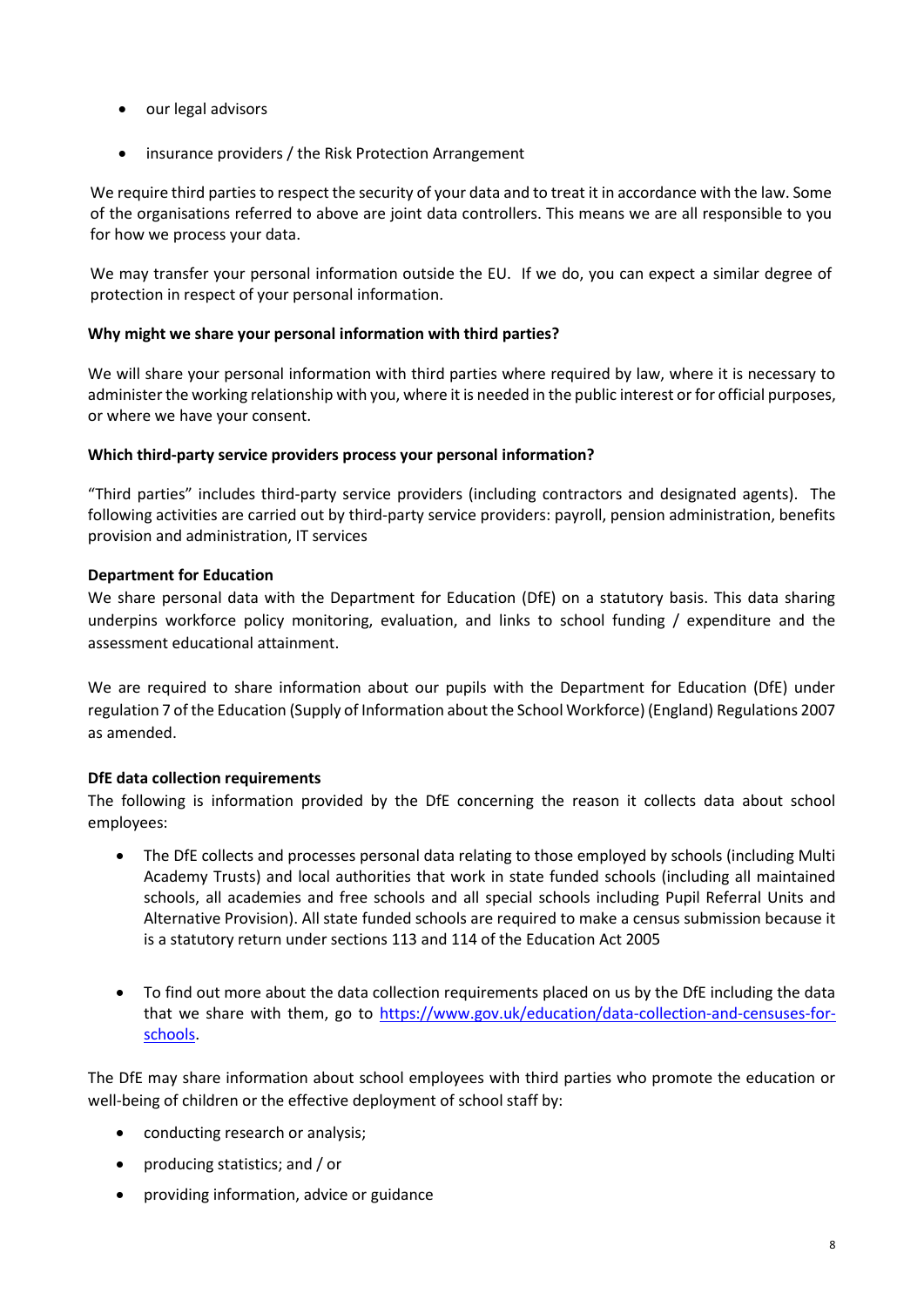The DfE has robust processes in place to ensure that the confidentiality of personal data is maintained and there are stringent controls in place regarding access to it and its use. Decisions on whether DfE releases personal data to third parties are subject to a strict approval process and based on a detailed assessment of:

- who is requesting the data;
- the purpose for which it is required;
- the level and sensitivity of data requested; and
- the arrangements in place to securely store and handle the data

To be granted access to school workforce information, organisations must comply with the DfE's strict terms and conditions covering the confidentiality and handling of the data, security arrangements and retention and use of the data.

For more information about the DfE's data sharing process, please visit: <https://www.gov.uk/data-protection-how-we-collect-and-share-research-data> To contact the department[: https://www.gov.uk/contact-dfe](https://www.gov.uk/contact-dfe)

# **How secure is your information with third-party service providers?**

All our third-party service providers are required to take appropriate security measures to protect your personal information in line with our policies. We do not allow our third-party service providers to use your personal data for their own purposes. We only permit them to process your personal data for specified purposes and in accordance with our instructions.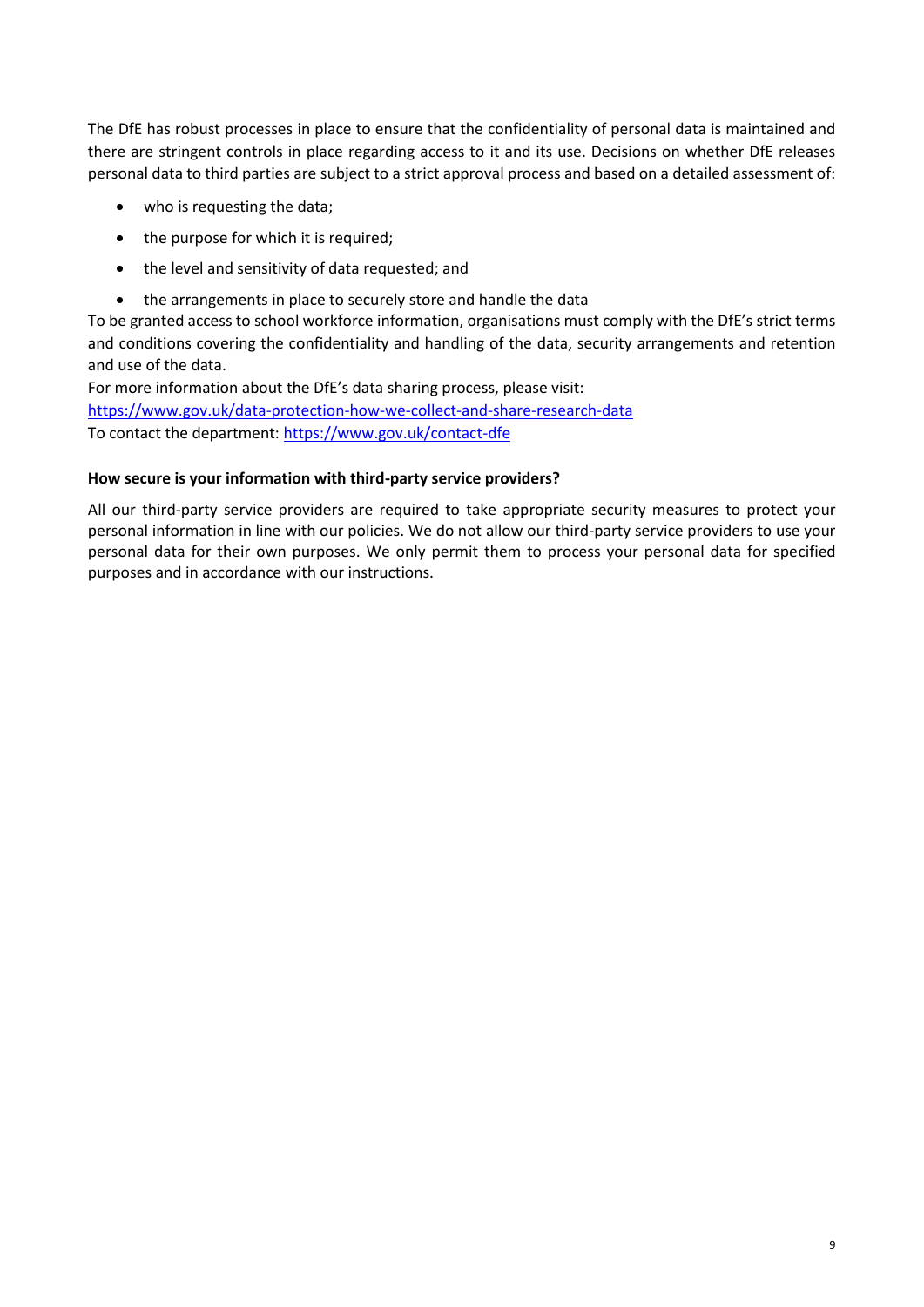# **What about other third parties?**

We may share your personal information with other third parties, for example in the context of becoming a Multi Academy Trust. We may also need to share your personal information with a regulator or to otherwise comply with the law.

From time to time, we may disclose your personal data in response to a request for information pursuant to the Freedom of Information Act 2000 or following a data subject access request. We may approach you for your consent but, in any event, we will only disclose your personal data if we are satisfied that it is reasonable to do so in all the circumstances. This means that we may refuse to disclose some or all of your personal data following receipt of such a request.

# **Transferring information outside the EU**

We may sometimes transfer your personal data outside of the EU if, for example, we are arranging a school trip and we are booking transport, accommodation or activities. In these circumstances, we will obtain your consent for us to process your data in this way.

# **DATA SECURITY**

We have put in place measures to protect the security of your information. Details of these measures are available upon request in the data security policy.

Third parties who are processing personal data on our behalf will only process your personal information on our instructions and where they have agreed to treat the information confidentially and to keep it secure.

We have put in place appropriate security measures to prevent your personal information from being accidentally lost, used or accessed in an unauthorised way, altered or disclosed. In addition, we limit access to your personal information to those employees, agents, contractors and other third parties who have a business need to know. They will only process your personal information on our instructions and they are subject to a duty of confidentiality.

We have put in place procedures to deal with any suspected data security breach and will notify you and any applicable regulator of a suspected breach where we are legally required to do so. Specific details may be obtained from the Business Manager.

# **DATA RETENTION**

## **How long will we use your information for?**

We will only retain your personal information for as long as necessary to fulfil the purposes we collected it for, including for the purposes of satisfying any legal, accounting, insurance or reporting requirements. Details of retention periods for different aspects of your personal information are available in our Data Retention Policy which is published in the Policies folder on the network. To determine the appropriate retention period for personal data, we consider the amount, nature, and sensitivity of the personal data, the potential risk of harm from unauthorised use or disclosure of your personal data, the purposes for which we process your personal data and whether we can achieve those purposes through other means, and the applicable legal requirements.

In some circumstances we may anonymise your personal information so that it can no longer be associated with you, in which case we may use such information without further notice to you. Once you are no longer an employee, worker or contractor of the company we will retain and securely destroy your personal information in accordance with our data retention policy.

## **RIGHTS OF ACCESS, CORRECTION, ERASURE, AND RESTRICTION**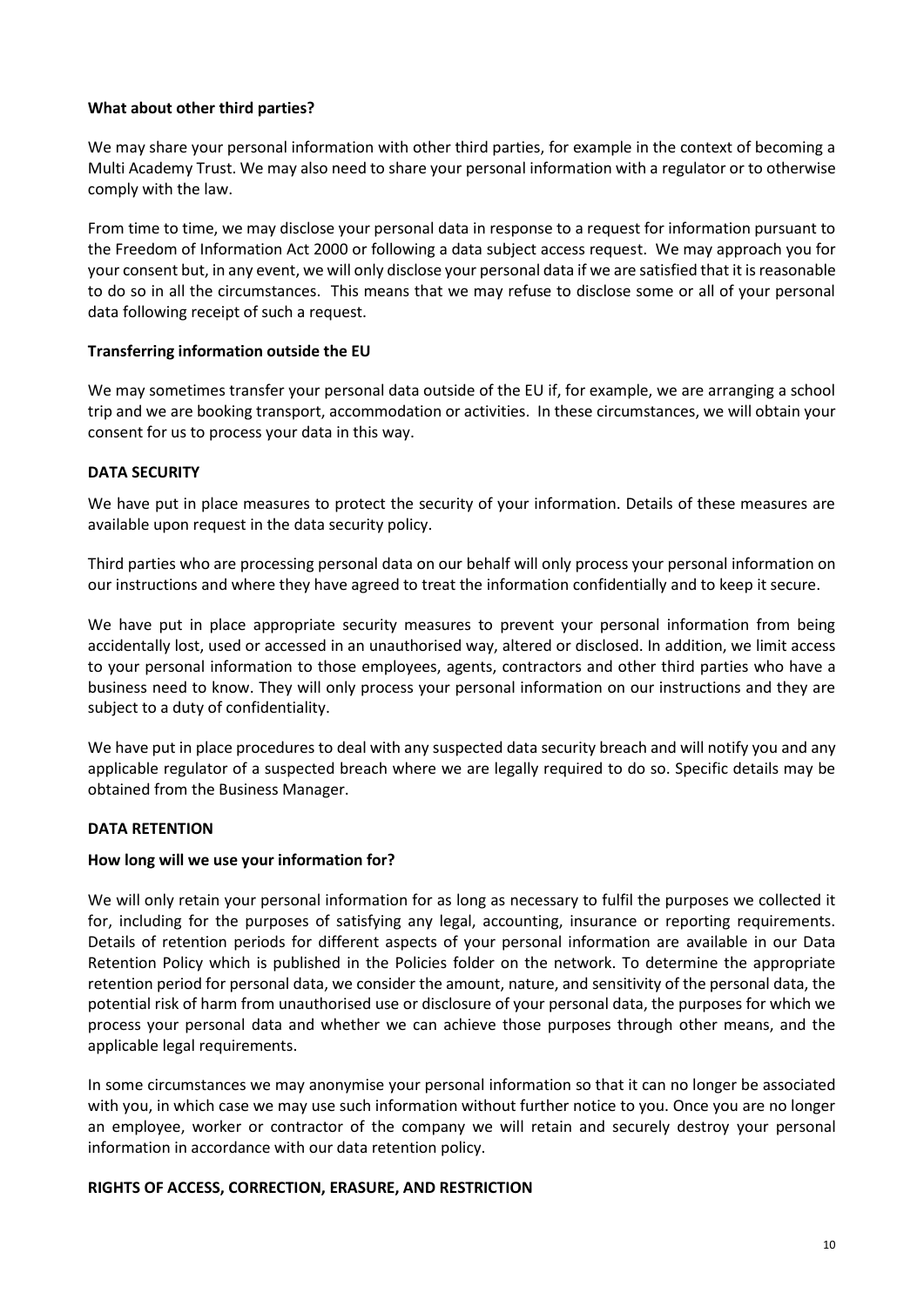# **Your duty to inform us of changes**

It is important that the personal information we hold about you is accurate and current. Please keep us informed if your personal information changes during your working relationship with us.

## **Your rights in connection with personal information**

Under certain circumstances, by law you have the right to:

- **Request access** to your personal information (data subject access request). This enables you to receive a copy of the personal information we hold about you and to check that we are lawfully processing it.
- **Request correction** of the personal information that we hold about you. This enables you to have any incomplete or inaccurate information we hold about you corrected.
- **Request erasure** of your personal information. This enables you to ask us to delete or remove personal information where there is no good reason for us continuing to process it. You also have the right to ask us to delete or remove your personal information where you have exercised your right to object to processing (see below).
- **Object to processing** of your personal information where we are relying on a legitimate interest (or those of a third party) and there is something about your particular situation which makes you want to object to processing on this ground. You also have the right to object where we are processing your personal information for direct marketing purposes.
- **Request the restriction of processing** of your personal information. This enables you to ask us to suspend the processing of personal information about you, for example if you want us to establish its accuracy or the reason for processing it.
- **Request the transfer** of your personal information to another party.

If you want to review, verify, correct or request erasure of your personal information, object to the processing of your personal data, or request that we transfer a copy of your personal information to another party, please contact the Business Manager in writing.

The legal timescales for the school / trust to respond to a Subject Access Request is one calendar month. As the school/trust has limited staff resources outside of term time, we encourage governor / trustees to submit Subject Access Requests during term time and to avoid sending a request during periods when the School is closed or is about to close for the holidays where possible. This will assist us in responding to your request as promptly as possible. For further information about how we handle Subject Access Requests, please see our Data Protection Policy.